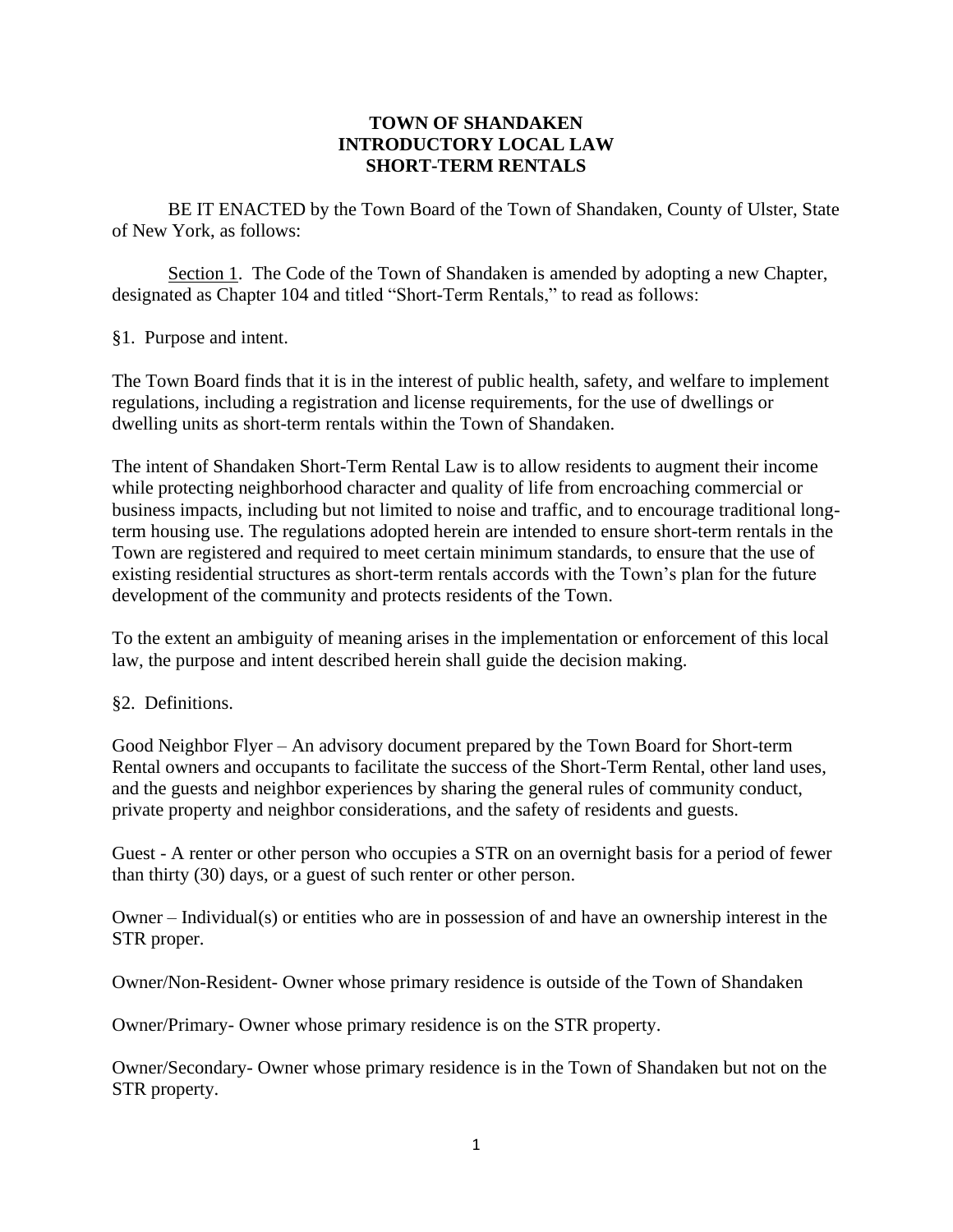Property Manager– A designated adult over the age of 21 years who is required and must respond to a complaint within 30 minutes by phone and/or one hour in person and is required and must be available and authorized to promptly deal with emergencies and other STR guest issues and compliance with STR operating requirements in the Owner's absence. Such authorization must be designated on the registration form and on file with the Town and accessible by the appropriate emergency service providers.

Short-Term Rental (STR)– A dwelling or dwelling unit that is offered for rent or is rented, in whole or part, for overnight use and occupancy, for a period of fewer than thirty (30) consecutive nights.

§3. Short-Term Rental Regulations**.**

A. A short-term rental shall not:

(1) Operate without a license as required by  $\S 4$  – License Requirements. Any short-term rental in existence upon the effective date of this local law must comply fully with the requirements of this local law and must, within ninety (90) days after the effective date of this local law, apply for an STR license.

(2) Operate without providing notification to renters as required by Section 5 – Notification Requirements.

**B. For a property purchased after the effective date of this local law, proof of a one-year ownership of a property is required for an STR license.** The Town Board establishes a cap of 150 on the number of Short-Term Rental licenses that may be issued to Non-Residents. There is no cap on the number of licenses that may be issued to Residents. The Town Board may review the caps and may exercise its discretion to adjust the caps by Town Board resolution from time to time if it is determined that such an adjustment is necessary to protect the public health, safety and welfare and promote the Town's goals for the development of the community.

**C. Owners will be issued an initial provisional license. A fully approved license will be issued when:**

**(1). The town has assured compliance with this local law, the Zoning Code and any other applicable laws and regulations.**

 **(2). The applicant property has received a successful building inspection.**

 **(3). No correspondence indicating concern has been received from notified abutters of the applicant property.**

D. The Short-Term Rental will allow a maximum capacity of two guests per bedroom. Children under the age of 16 years old are not to be counted as occupants for this purpose.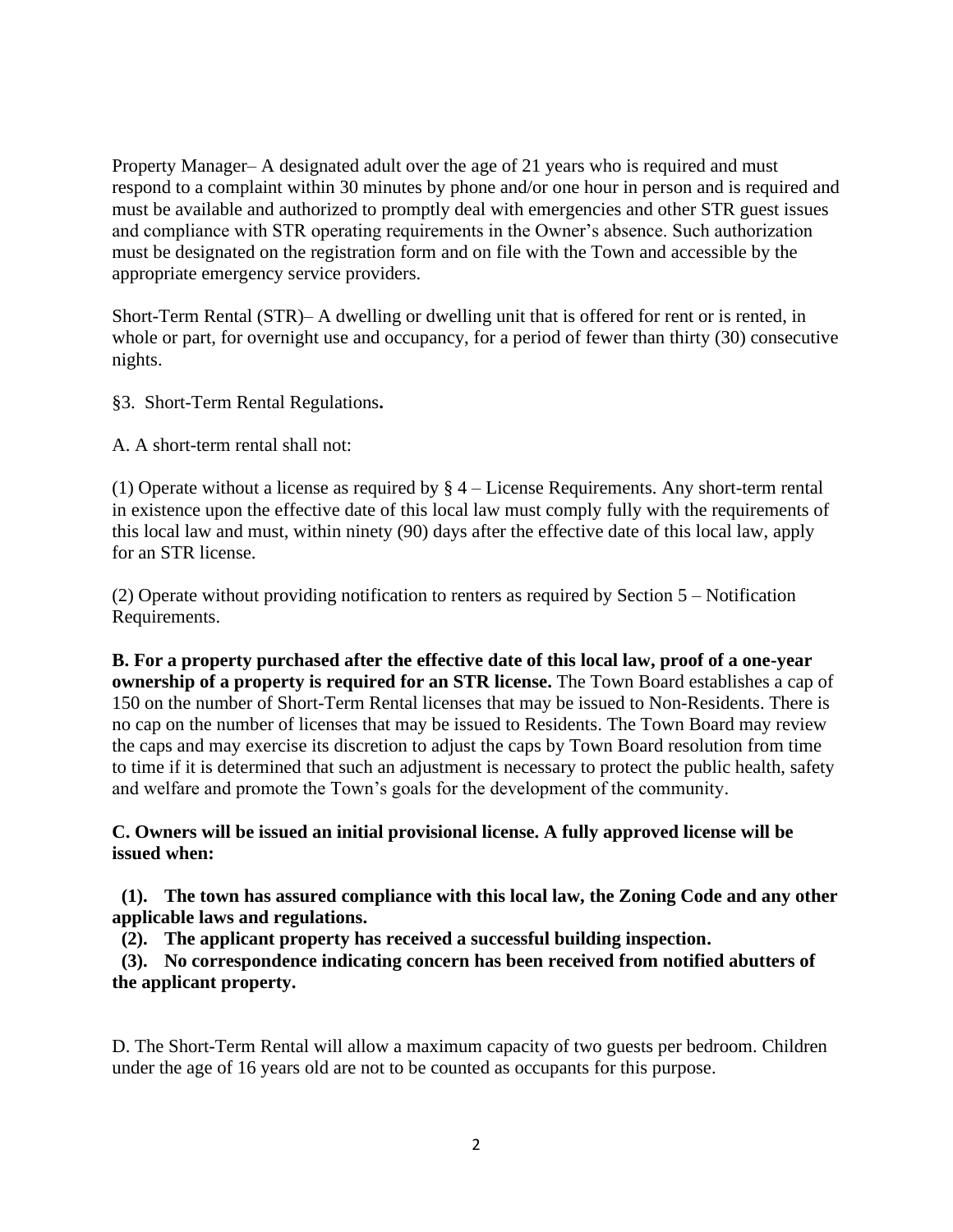E. Renters must be provided a copy of the Good Neighbor Flyer prepared by the Town. The flyer will be added to the Town of Shandaken website and available for download by the STR Owner/Property Manager and provide a printed copy of the flyer to renters.

F**.** For STR whole home rentals, an emergency contact document bearing the name and contact information of the Owner/ Property Manager, as well as the 911 address of the STR, which shall be posted in a conspicuous location in the STR and at the entrance of the property and clearly identifiable from the street. When the Owner/ Property Manager or Owner/ Property Managers contact information changes, the owner/ property manager must within five (5) business days provide written notice to the Town and update posted renter notices accordingly. The Town will promptly update the owner's STR Registration Form. The Owner/ Property Manager is responsible for responding to complaints from neighboring property owners.

G**.** Exterior advertising on a dwelling or dwelling unit identifying it as a STR is expressly prohibited.

H. Address numbers shall be prominently displayed at the entrance of the property.

I. Each Owner/ Property Manager shall provide to each Guest, or post in a conspicuous and readily accessible location within the STR, a property map that clearly depicts the STR's property boundaries for the purpose of preventing trespass on neighboring properties.

J. A gathering or party of more than 20 persons is expressly prohibited.

K. Owner/ Property Manager shall provide the ability for guests to make emergency telephone calls.

L. Campfires and fire pits must be kept less than 3 feet high and less than 4 feet wide, burn only local wood, and must be avoided on windy days and nights.

M. Notwithstanding that §116-23 of the Town Code states that the noise limits therein pertain to nonresidential or nonagricultural uses, for the purpose this local law, the noise limits set forth in §116-23(A) shall apply to STRs.

N. Each STR shall comply with the parking requirement set forth in116-24 of the Town code.

O. All garbage and trash shall be kept in a wildlife resistant container or secured in a sturdy shed or garage at all times, except for roadside trash pickup on the designated day*.* Dumpsters must not be visible from the road or to neighbors.

§ 4. License requirements.

A. To obtain a license, the Owner of an existing or proposed Short Term Rental must submit a registration application on a form provided for that purpose by the Town. Only one (1) STR license shall be issued per property. The application must include the following: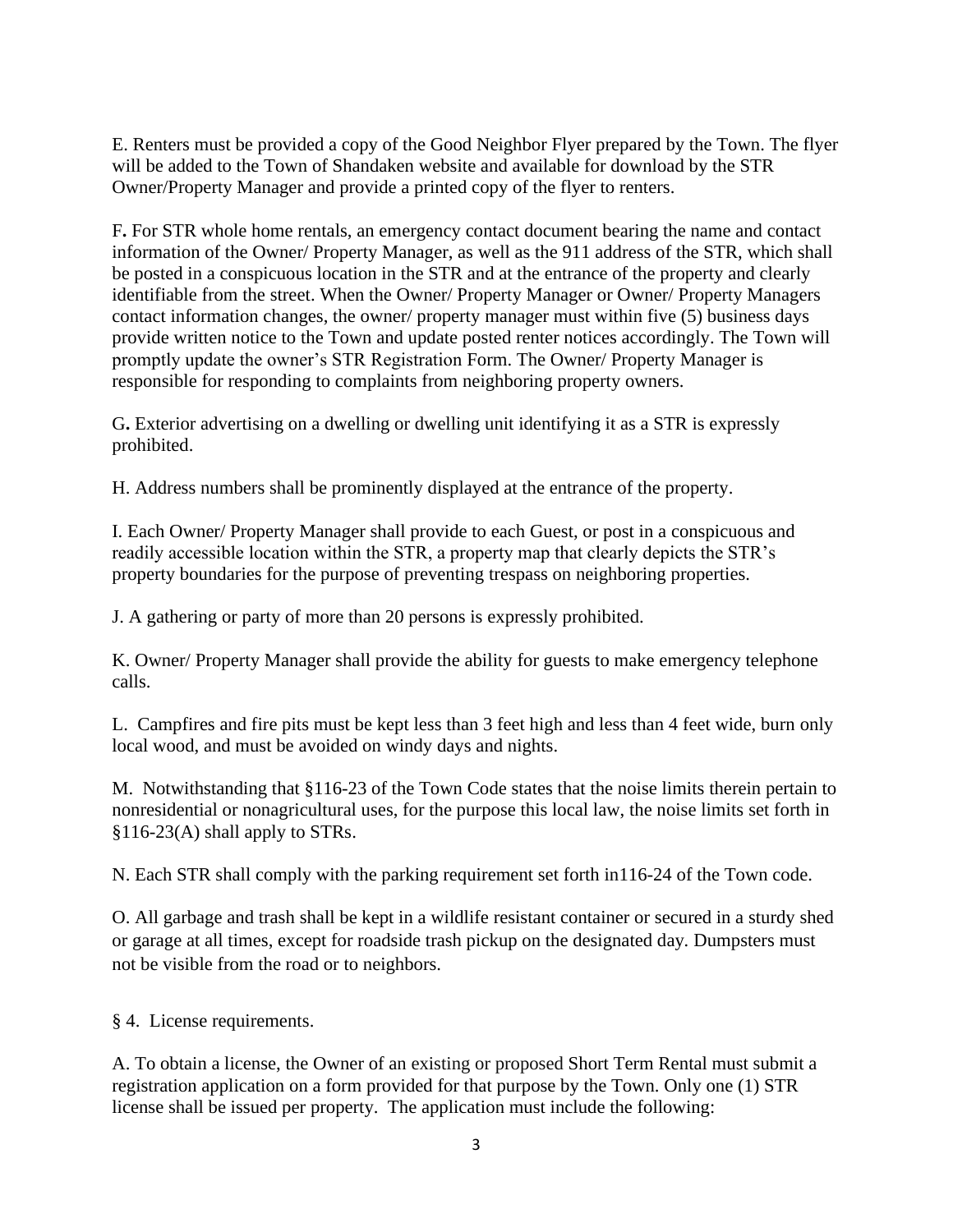(1) A one-time application fee and an annual license fee, which will be established and may be amended from time to time by separate resolution of the Town Board.

(2) The Owner name, telephone number, mailing address, and email address. If the Owner is an entity, the application must include such information for every person that possesses an ownership interest in the entity. Any change in the name of person(s) holding an ownership interest in the entity shall be provided to the Town within ten (10) days of such change. All persons holding an ownership interest in an entity shall be responsible to comply with the provisions of this local law and the Good Neighbor Flyer and each shall be liable for any violation thereof.

(3) The STR's full address.

(4) If applicable, the Property Manager name, telephone number, local address, and email address.

(5) Proof of property and short-term rental landlord insurance.

(6) A floor plan drawn to scale identifying rooms with dimensions.

(7) A statement by the Owner that the STR is safe and habitable and, to the Owners knowledge, complies with the Fire Prevention and Building Safety Code. This statement does not supersede the Town's authority to inspect STRs and enforce applicable laws, rules and regulations.

(8) Ulster County registration. All STRs in the Town of Shandaken must be registered with Ulster County.

(9) Any other information reasonably requested.

(10) The application must be signed by the Owner before a notary. The person signing the application shall certify under penalty of perjury that the information provided on the application form is true to the best of their knowledge and belief. False statements made on the application form are punishable as a Class A misdemeanor pursuant to Section 210.45 of the Penal Law.

B. The Town shall issue a license if:

(1) The application includes all information required under this section.

(2) The residence does not pose a hazard to life, health or public safety and is in compliance with the Fire Prevention and Building Safety Code, which compliance may be initially certified by the Owner. However, as required by this local law, compliance with the Fire Prevention and Building Safety Code must be later determined by either the Town or a Code-certified professional retained by the property owner.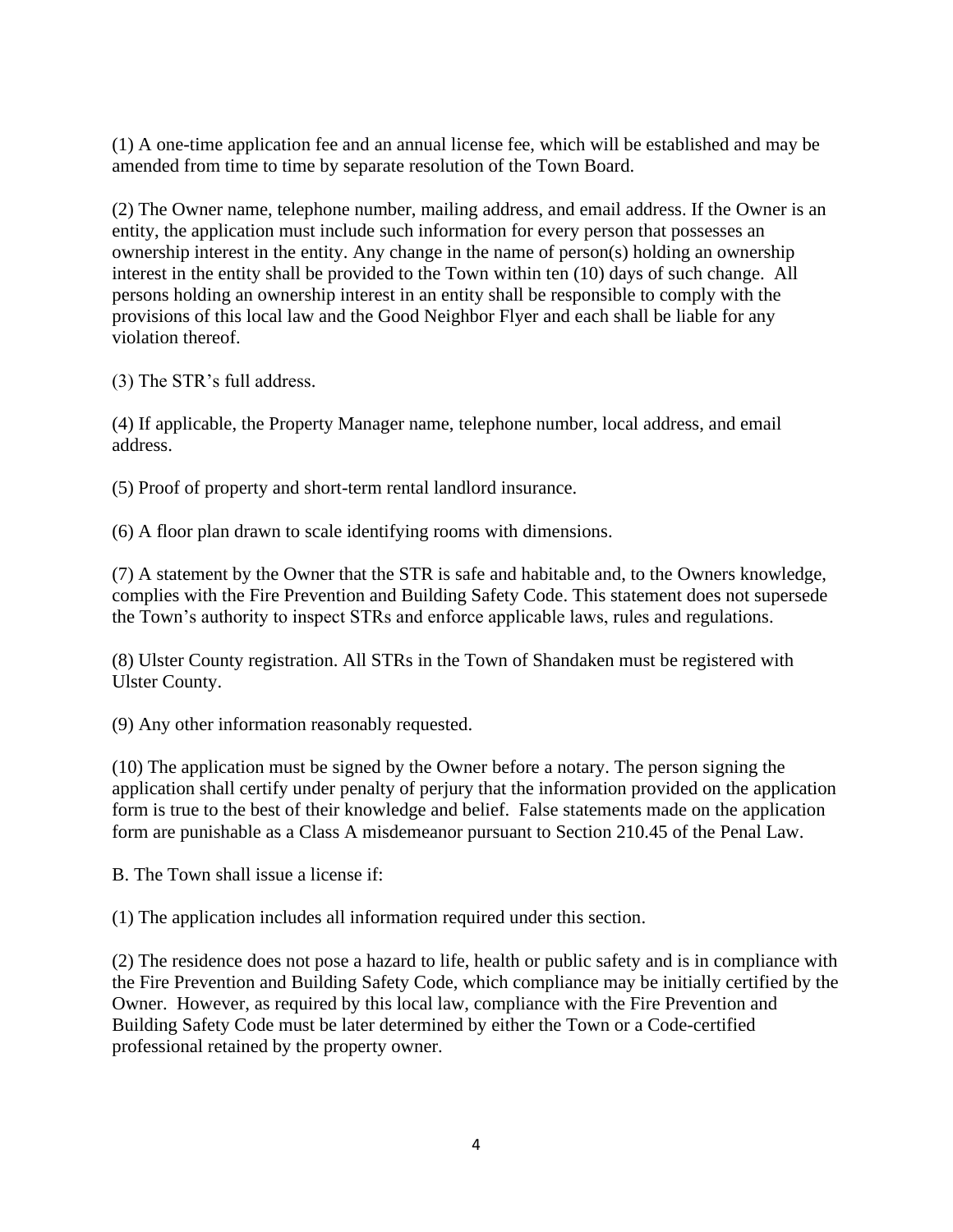C. Licenses will be issued on "first come, first serve basis" based upon the date a complete application is submitted to the Town.

D. A license:

(1) Is valid for 12 months from issuance of the license.

(2) Fee shall be paid by STR registrant for 12 months of licensing and shall not be pro-rated or refunded for any reason.

(3) Shall not be transferred or assigned by the Owner listed on the application form and shall not be conveyed with a sale or transfer of the property.

E. If an STR licensee seeks to renew the license for a subsequent 12-month period, a renewal application must be submitted at least thirty (30) days prior to the expiration of the existing STR license, which renewal is subject to the following requirements:

(1) The Owner pays a renewal license fee;

(2) The Owner provides updates of any changes to the information required; and

(3) The Town or Code-certified professional retained by the owner has conducted an on-site inspection to confirm the structure is in compliance with the Fire Prevention and Building Safety Code prior to the initial license issuance and a fire inspection every third year thereafter.

§5. Notification Requirements.

A. The Town shall provide a packet of information with each license summarizing the restrictions applicable to the short-term rental use, including, but not necessarily limited to:

(1) The name and contact information of the local responsible contact designated in the application.

(2) Applicable Occupancy limits.

(3) Information on relevant burn bans.

- (4) A copy of the Good Neighbor Flyer.
- (4) Other guidelines and requirements applicable to a short-term rental use.

B. The Owner/ Property Manager of a short-term rental use must:

(1) Provide renters a copy of the information packet.

(2) Provide renters a copy of the Good Neighbor Flyer (at the Owner's expense).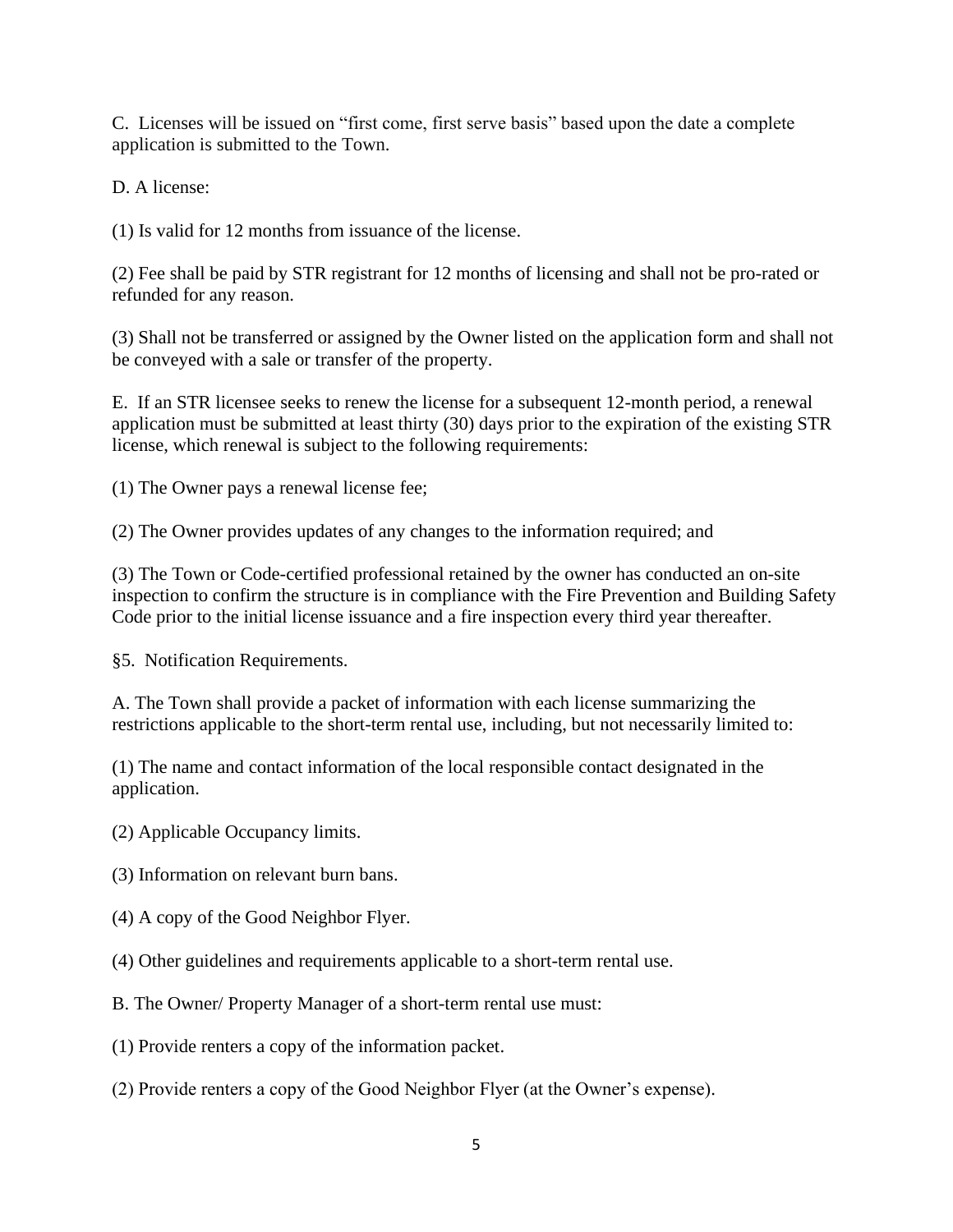(3) Post the packet conspicuously in the common area of the licensed rental unit.

(4) Post the License number conspicuously within residence.

(5) Attach License number to each platform and advertisement.

C**.** The Town shall mail notice of the contact information for the Owner/ Property Manager to the owner(s) of all properties abutting the short-term rental property at the Owner's expense.

§6. Inspections.

If the Town Building/ Zoning Department reasonably believes that there is a violation of this Chapter of the Fire Prevention and Building Safety Code, the Town may make inspections to ensure compliance with this Chapter. For the purpose of performing inspections, the Town or a representative may enter, examine and survey, at all times, the entirety of the STR premises on presentation of the proper credentials. The Owner/Property Manager of an establishment, or the person in charge, shall give the Town free access to the building. The Town will schedule such inspections in advance, unless in the case of imminent danger, in which case the Town may request access without an advance appointment.

To be in compliance, the following minimum requirements shall be met:

A) Be compliant with Fire Prevention and Building Safety Code including but not limited to;

(1) There shall be one functioning smoke detector in each bedroom and at least one functioning smoke detector in at least one other room, one functioning fire extinguisher in the kitchen and at each primary exit, and at least one carbon monoxide detector.

(2) Exterior doors shall be operational, and all passageways to exterior doors shall be clear and unobstructed.

(3) Electrical systems shall be serviceable with no visual defects or unsafe conditions.

(4) All fireplaces, fireplace inserts or other fuel-burning heaters and furnaces shall be vented and properly installed.

(5) Each bedroom shall have an exterior exit that opens directly to the outside, or an emergency escape or egress type window.

§7. Licenses required.

Except as provided for in Section  $3(A)(1)$  above, no person may operate a short-term rental unless a license for the operation in the name, of the Owner and for the specific property has been issued by the Town Clerks Office and is currently valid and in good standing.

§8. Enforcement and penalties for violations.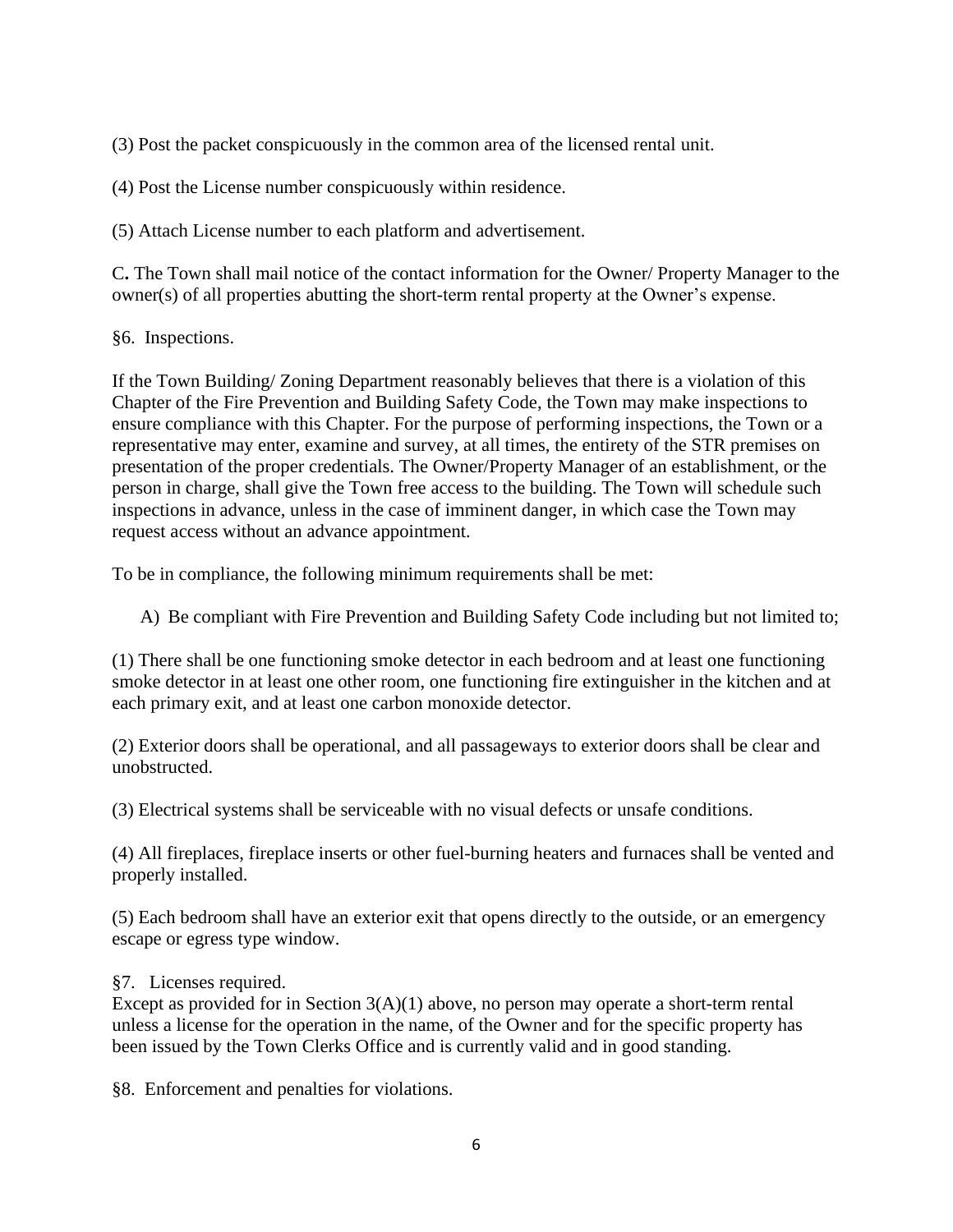A.This Chapter may be enforced by the Building Inspector, Code Enforcement Officer or any other officer, employee or agent appointed by resolution of the Town Board. For purposes of this Chapter, all such persons are considered a "Code Enforcement Officer" or "CEO". All such enforcement officers are authorized to issue violation notices and appearance tickets.

B. Whenever the Town determines that there is a violation of any provision of this Chapter, any rule or regulation adopted pursuant to this Chapter or the Fire Prevention and Building Safety Code or determines that there has been a failure to comply with any provision, or requirement related to the registration, reporting, collection, accounting, disclosure or payment of County bed taxes, the Town shall serve upon the Owner an order, in writing, directing the Owner to remedy and correct the violation within the time specified in the order.

C. If, after the expiration of such period, the violation is not remedied and corrected, the Code Enforcement Officer may serve an appearance ticket upon the Owner requiring the Owner to appear before the Town Justice of the Town of Shandaken at a time to be specified in such notice.

D. Whenever the Town finds that an emergency condition exists, which condition requires immediate attention in order to protect the health or safety of the public or of any owner or occupant, the Town may issue an order by service of notice in a manner set forth above and reciting the existence of such emergency condition requiring that remedial action be taken immediately. Any person to whom such an order is directed shall comply therewith immediately.

E. Failure to comply with an order when notice has been provided in accordance with this Chapter shall constitute a separate and distinct violation of this Chapter.

F. Each calendar day a violation occurs or continues shall constitute and be deemed a separate and distinct violation.

G. In addition to and not in lieu of any other remedies, any person who violates any provision of this Chapter, any rule or regulation adopted pursuant to this Chapter or the Fire Prevention and Building Safety Code or who violates or fails to comply with any lawful order promulgated hereunder shall be guilty of a violation and, for a first conviction thereof, shall be subject to a fine in an amount not less than \$100 nor more than \$150, for conviction of a second violation committed within twelve (12) months of the first violation, such person shall be subject to a fine in an amount not less than \$250 and not more than \$500; for conviction of a third violation committed within twelve (12) months of the first violation, such person shall be subject to a fine in an amount not less than \$750 and not more than \$1,250; for conviction of a fourth violation and for each subsequent violation committed within twelve (12) months of any prior violation, such person shall be subject to a fine in an amount not less than \$2,000 and not more than \$3,000 or a maximum of fifteen (15) days imprisonment or both.

H. If a person has gained a profit through the commission of any violation of this Chapter, any rule or regulation adopted pursuant to this Chapter or the Fire Prevention and Building Code,